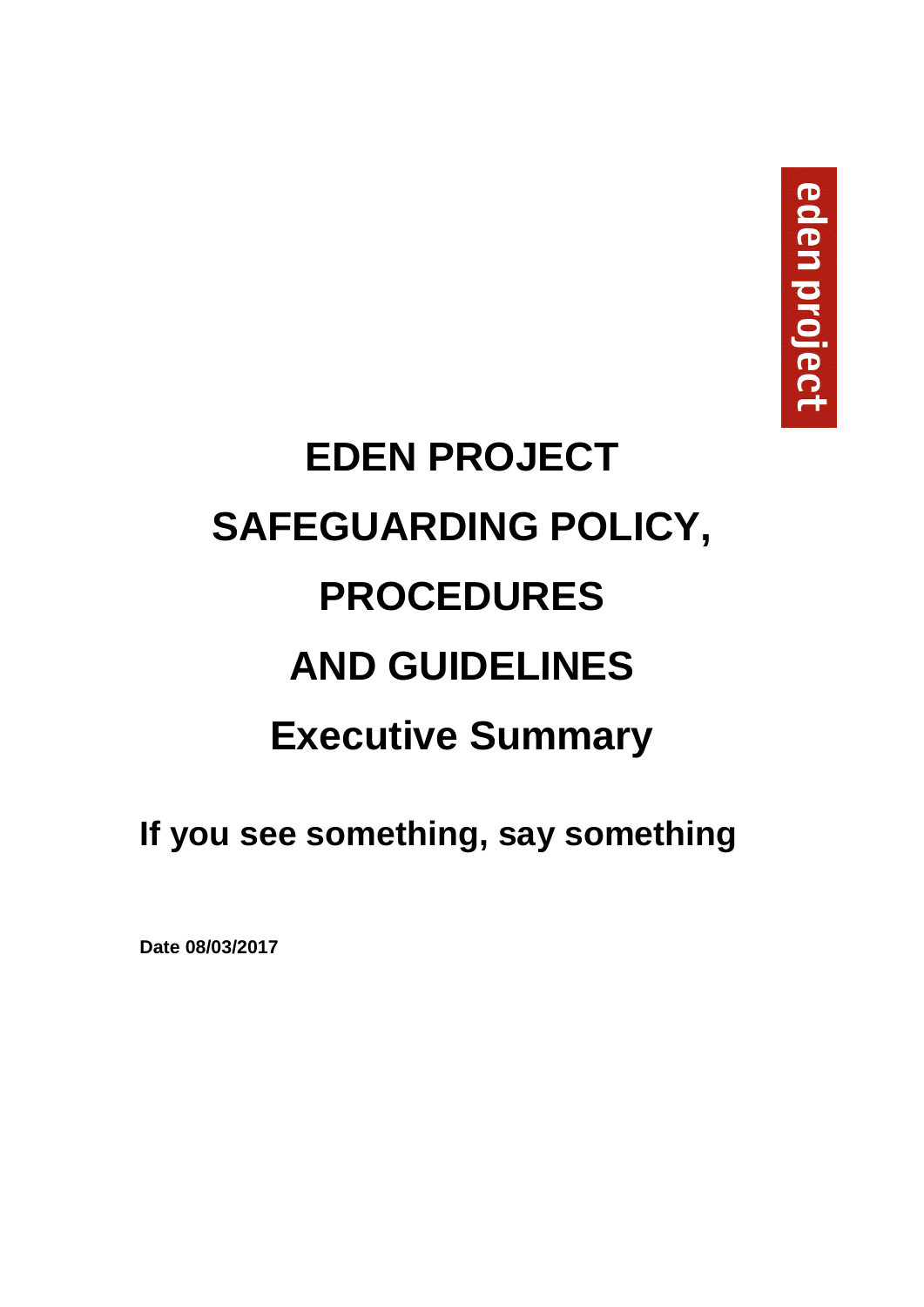### **Executive Summary Introduction**

#### **Our Safeguarding Policy applies to children under 18 years old and vulnerable adults**

Safeguarding is the responsibility of everyone at Eden to keep vulnerable people safe from harm, accidents and crime.

Child protection describes the actions taken to ensure children are safe from abuse and neglect.

A Vulnerable adult is, a person aged 18 years or over who may be unable to

take care of themselves or protect themselves from harm or from being exploited:

# **Dealing with allegations from vulnerable people**

Identifying abuse can be difficult

If you see something, say something: however small it may be

By taking a person seriously you are already protecting them, here are some guidelines:

- Stay calm.
- Don't over-react Listen,
- Hear and believe.
- Don't probe for more information.
- Give time to the person to say what they want.
- Reassure and explain that they have done the right thing in telling.
- Don't promise confidentiality or that everything will be OK (it might not).
- Do not judge or investigate.
- Act immediately.
- Record what was said in writing as soon as possible on the incident report form (Appendix A page 26).
- Report everything to the Designated Safeguarding Officer directly.
- Maintain confidentiality.

#### **Dealing with allegations against staff**

If you are dealing with an allegation against a member of staff, use the following procedures.

Record what has been said to you and complete the Incident Report Form (appendix to main policy). Stick to the facts and do not give your opinions. Inform the Designated Safeguarding Officer.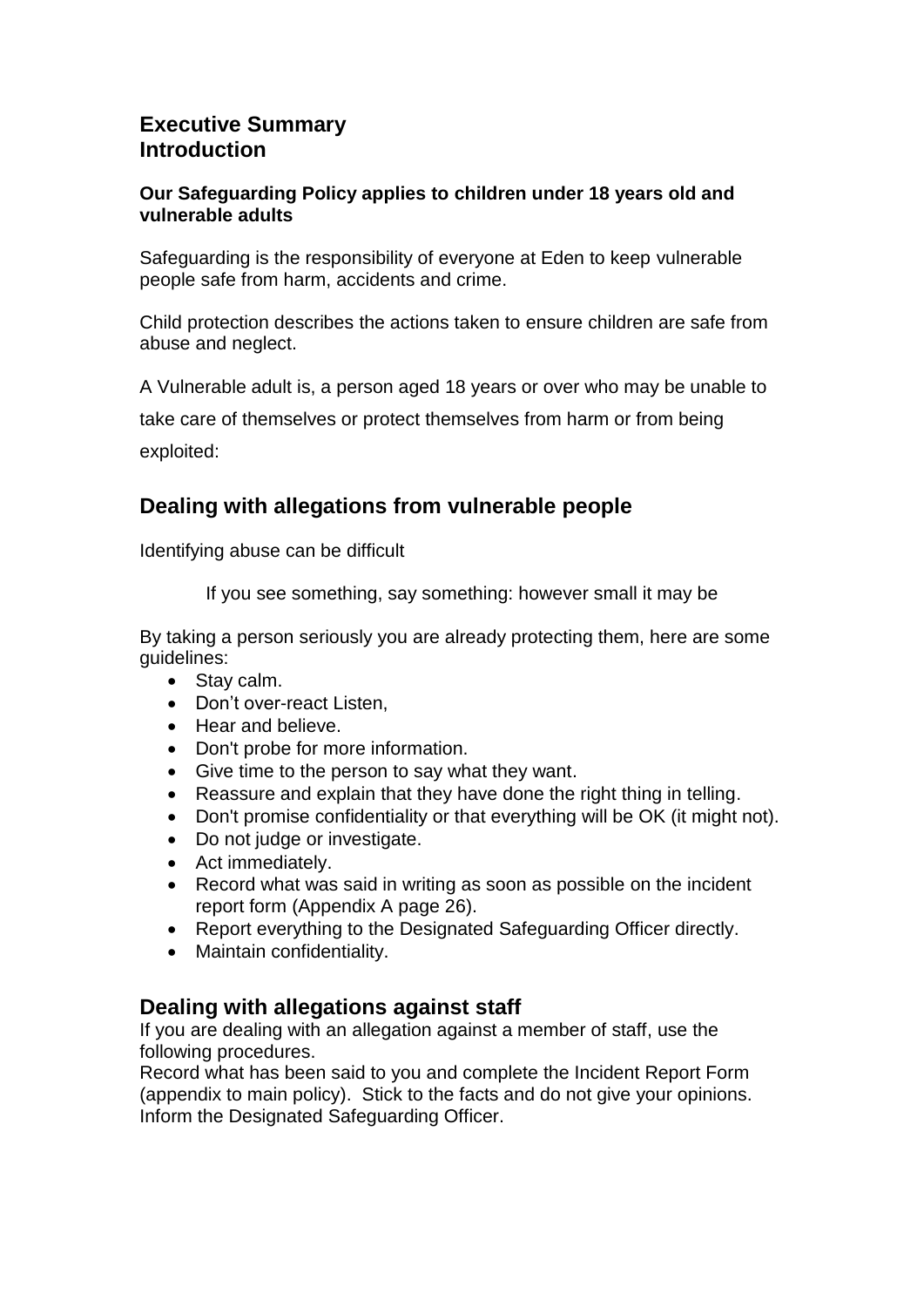# **General Health and Safety for events**

- Refer to our General Health and Safety for events policy page 6.
- A designated leader should be responsible for supervision, safety and behaviour of the group at all times.
- Ensure all activities are risk assessed and checked by Eden's Safety Officer. Refer to our Health and Safety policy, our Photography and media guidance and if appropriate our Loco Parentis guidance
- Ensure Site Managers, Schools team and Site Wide Live are notified about all activities involving young people and vulnerable adults.
- Leaders of groups should; brief other members of staff involved, carry a list of the children in their group, ensure that older children exploring in small groups should meet regularly.
- If any incident arises, follow on-site emergency procedures. Brief and involve the steward team who will assist with site-wide radio.
- If there are any medical incidents, contact the onsite paramedic and / or a trained first-aider.
- If possible all groups should be met, given an introduction to Eden which includes a health and safety briefing.

It is not safe practice to:

- Spend time alone with children away from others,.
- Take children and vulnerable adults alone on car journeys, however short.

If these situations are unavoidable, they should only occur with the full knowledge of the adult acting in loco parentis and your manager.

# **Main forms of abuse**

#### **If you witness anything that fits these descriptions report it!**

#### **Physical Abuse**

Physical abuse involves causing physical harm to children or a vulnerable adult.

#### **Emotional Abuse**

Emotional abuse is the persistent emotional ill treatment of a vulnerable person such as to cause severe and persistent adverse effects on the persons emotional development.

#### **Sexual Abuse**

Sexual abuse involves forcing or enticing a vulnerable person to take part in sexual activities, whether or not that person is aware of, or consents to, what is happening.

#### **Neglect**

Neglect is the persistent failure to meet a person's basic physical and/or psychological needs, likely to result in the serious impairment of the child's health or development.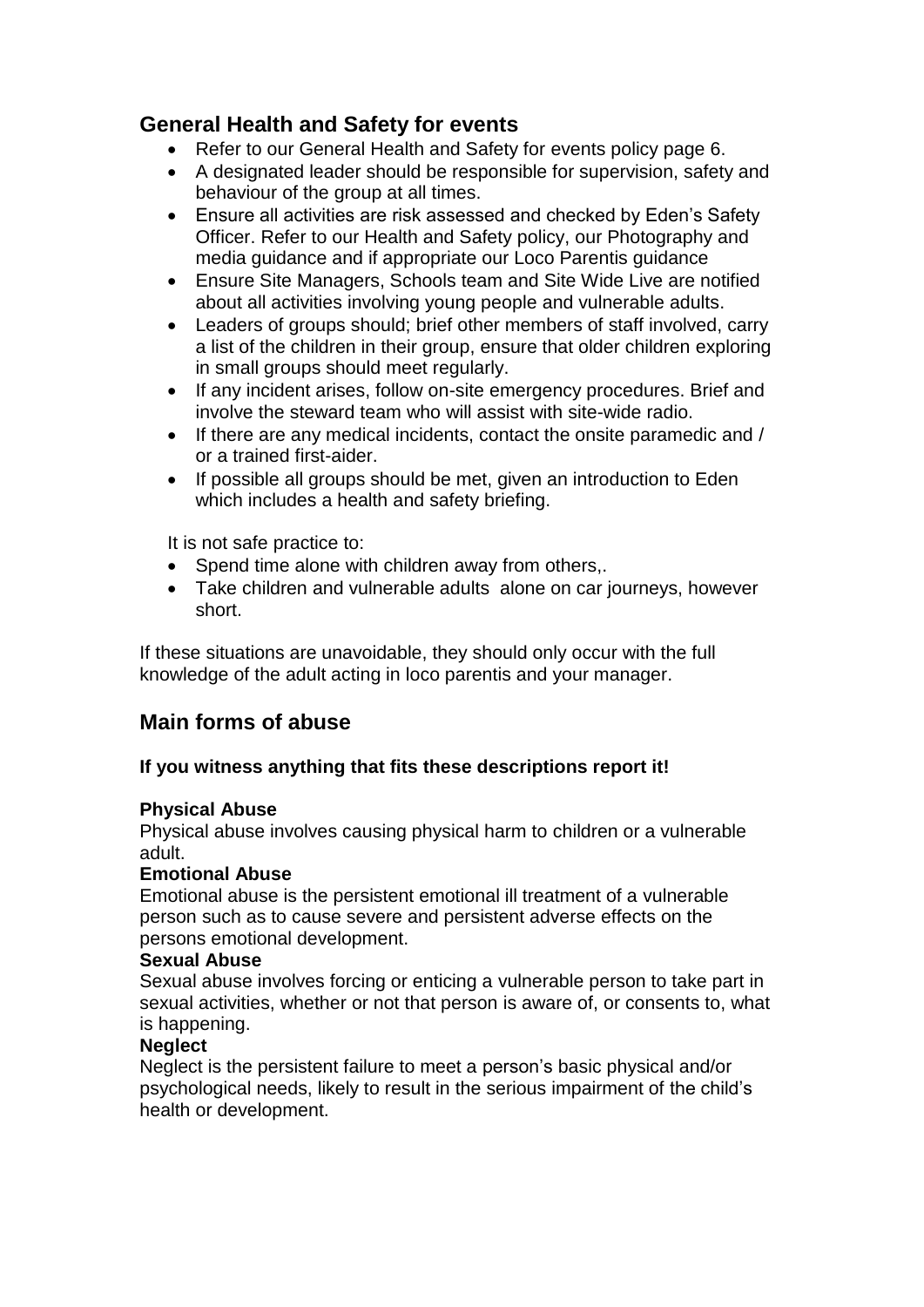#### **Bullying**

Bullying is not an accepted behaviour towards anyone at Eden Project. The abuser may be another young person. Bullying can occur anywhere where there is inadequate supervision.

# **E safety**

We will ensure that, as an organisation, we operate in line with our values and within the law in terms of how we use information technology.

If Eden has reasonable suspicions that criminal activity is or has taken place then more detailed monitoring will occur without notice to the individual concerned.

In line with Eden Project's Safeguarding Policy, the ICT team reserves the right to carry our routine checks on network storage and recall any mobile device that contains Eden Project.



# **Reporting concerns about a safeguarding issue**